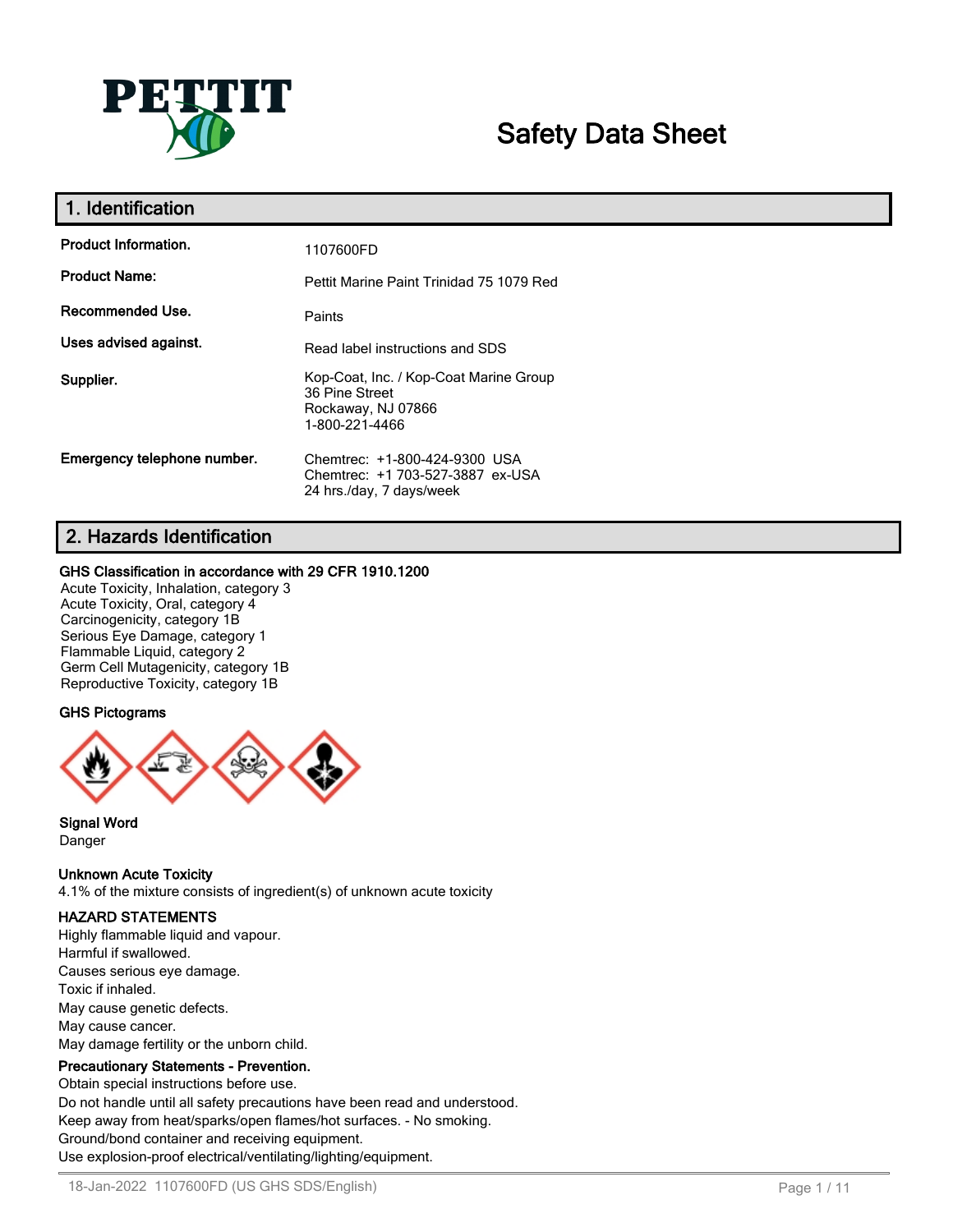Use only non-sparking tools.

Take precautionary measures against static discharge.

Avoid breathing dust/fume/gas/mist/vapors/spray.

Wash face and hands and any exposed skin thoroughly after handling.

Do not eat, drink or smoke when using this product.

Use only outdoors or in a well-ventilated area.

Wear protective gloves/protective clothing/eye protection/face protection

#### **Precautionary Statements - Response.**

If swallowed: Call a poison center/doctor if you feel unwell.

If on skin (or hair): Take off immediately all contaminated clothing. Rinse skin with water/shower.

If inhaled: Remove person to fresh air and keep comfortable for breathing.

If in eyes: Rinse cautiously with water for several minutes. Remove contact lenses, if present and easy to

do. Continue rinsing.

If exposed or concerned: Get medical advice/attention.

Immediately call a poison center/doctor.

Immediately call a poison center/doctor.

Rinse mouth.

In case of fire: Use  $CO<sub>2</sub>$  dry chemical or foam to extinguish.

#### **Precautionary Statements - Storage.**

Store in a well-ventilated place. Keep container tightly closed. Store in a well-ventilated place. Keep cool.

Store locked up.

#### **Precautionary Statements - Disposal.**

Dispose of contents in accordance with local/regional/national/international regulations.

# **3. Composition/Information on Ingredients**

| <b>Chemical Name</b>                        | CAS-No.        | <u>Wt. %</u> |
|---------------------------------------------|----------------|--------------|
| Cuprous oxide                               | 1317-39-1      | 50-75        |
| Heavy aromatic naphtha                      | 64742-94-5     | $2.5 - 10$   |
| Parachlorobenzotrifluoride                  | 98-56-6        | $2.5 - 10$   |
| Iron oxide                                  | 1309-37-1      | $2.5 - 10$   |
| Solvent naphtha (petroleum), light aromatic | 64742-95-6     | $2.5 - 10$   |
| 1,2,4-TRIMETHYLBENZENE                      | $95 - 63 - 6$  | $1.0 - 2.5$  |
| Cupric Oxide                                | 1317-38-0      | $1.0 - 2.5$  |
| <b>XYLENE</b>                               | 1330-20-7      | $1.0 - 2.5$  |
| Talc                                        | 14807-96-6     | $1.0 - 2.5$  |
| Copper (as Cu Dust & Mists)                 | 7440-50-8      | $1.0 - 2.5$  |
| Zinc oxide                                  | 1314-13-2      | $0.1 - 1.0$  |
| Naphthalene                                 | $91 - 20 - 3$  | $0.1 - 1.0$  |
| <b>Ethyl Benzene</b>                        | $100 - 41 - 4$ | $0.1 - 1.0$  |
| N-METHYL-2-PYRROLIDONE                      | 872-50-4       | $0.1 - 1.0$  |
|                                             |                |              |

The exact percentage (concentration) of composition has been withheld as a trade secret.

# **4. First-aid Measures**

## **Description of first-aid measures.**

#### **General advice.**

Move victim to a safe isolated area. When symptoms persist or in all cases of doubt seek medical advice. Call a poison control center or doctor for treatment advice.

#### **Inhalation.**

Move to fresh air. Apply artificial respiration if victim is not breathing. Call a poison control center or doctor for treatment advice.

**Skin contact.**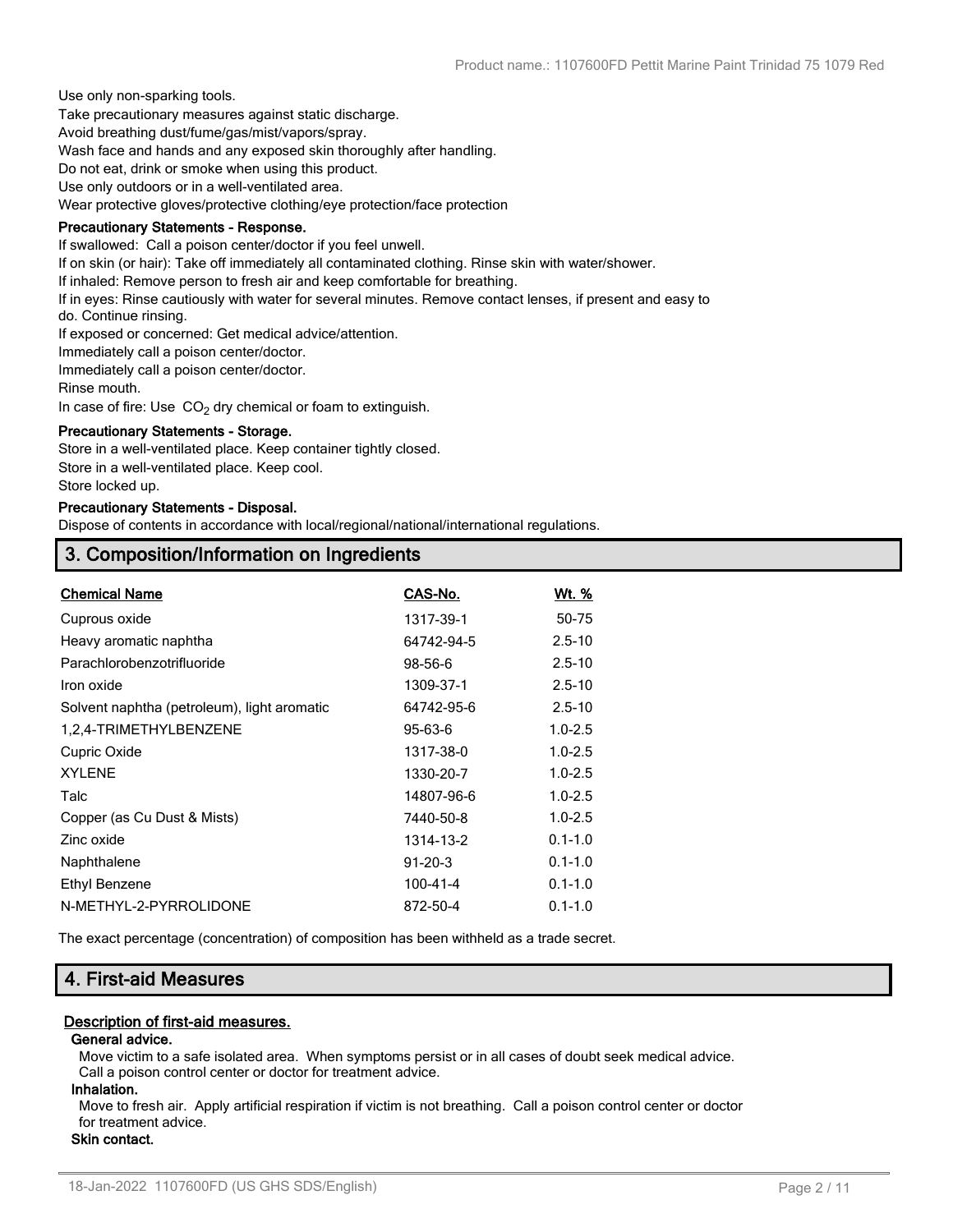Wash off immediately with soap and plenty of water. Remove all contaminated clothes and shoes. Remove and wash contaminated clothing before re-use. Call a poison control center or doctor for treatment advice.

#### **Eye contact.**

Immediately flush with plenty of water. After initial flushing, remove any contact lenses and continue flushing for at least 15 minutes. Call a poison control center or doctor for treatment advice.

#### **Ingestion.**

Do not induce vomiting unless directed to do so by a physician or poison control center. Never give anything by mouth to an unconscious person. If swallowed, call a poison control center or doctor immediately.

#### **Symptoms.**

See Section 2 and Section 11, Toxicological effects for description of potential symptoms.

## **Notes to physician.**

Treat symptomatically.

# **5. Fire-fighting Measures**

#### **Extinguishing media.**

#### **Suitable extinguishing media.**

Use:. Dry powder. Alcohol-resistant foam. Carbon dioxide (CO<sub>2</sub>). Water may be used to cool and prevent the rupture of containers that are exposed to the heat from a fire.

#### **Extinguishing media which shall not be used for safety reasons.**

Water may be unsuitable for extinguishing fires.

#### **Special hazards arising from the substance or mixture.**

Vapors may travel to areas away from work site before igniting/flashing back to vapor source. Thermal decomposition can lead to release of irritating and toxic gases and vapors. Most vapors are heavier than air. Vapors may spread along ground and collect in low or confined areas (sewers, basements, tanks). Vapors may travel to source of ignition and flash back. Air/vapor mixtures may explode when ignited. Containers may explode when heated.

#### **Advice for firefighters.**

Evacuate personnel to safe areas.As in any fire, wear self-contained breathing apparatus pressure-demand, MSHA/NIOSH (approved or equivalent) and full protective gear.

# **6. Accidental Release Measures**

#### **Personal precautions, protective equipment and emergency procedures.**

#### **Personal precautions.**

Avoid contact with skin, eyes and clothing. Ensure adequate ventilation, especially in confined areas. All equipment used when handling the product must be grounded. Eliminate all ignition sources (no smoking, flares, sparks or flames in immediate area). Wear protective gloves/clothing and eye/face protection. Stop all work that requires a naked flame, stop all vehicles, stop all machines and equipment that may cause sparks or flames. Do not breathe vapors or spray mist. Avoid exceeding of the given occupational exposure limits (see section 8). Thoroughly decontaminate all protective equipment after use.

#### **Advice for emergency responders.**

Refer to protective measures listed in sections 7 and 8. Use personal protection recommended in Section 8.

#### **Environmental precautions.**

Prevent further leakage or spillage if safe to do so. Do not allow material to contaminate ground water system. Prevent entry into waterways, sewers, basements or confined areas. See Section 12 for additional Ecological information.

#### **Methods and materials for containment and cleaning up. Methods for Containment.**

Absorb with earth, sand or other non-combustible material and transfer to containers for later disposal. Prevent further leakage or spillage if safe to do so. Pick up and transfer to properly labeled containers. Clean contaminated surface thoroughly. Ground and bond containers when transferring material. Take precautionary measures against static discharges. Use personal protective equipment. Remove all sources of ignition.

#### **Methods for cleaning up.**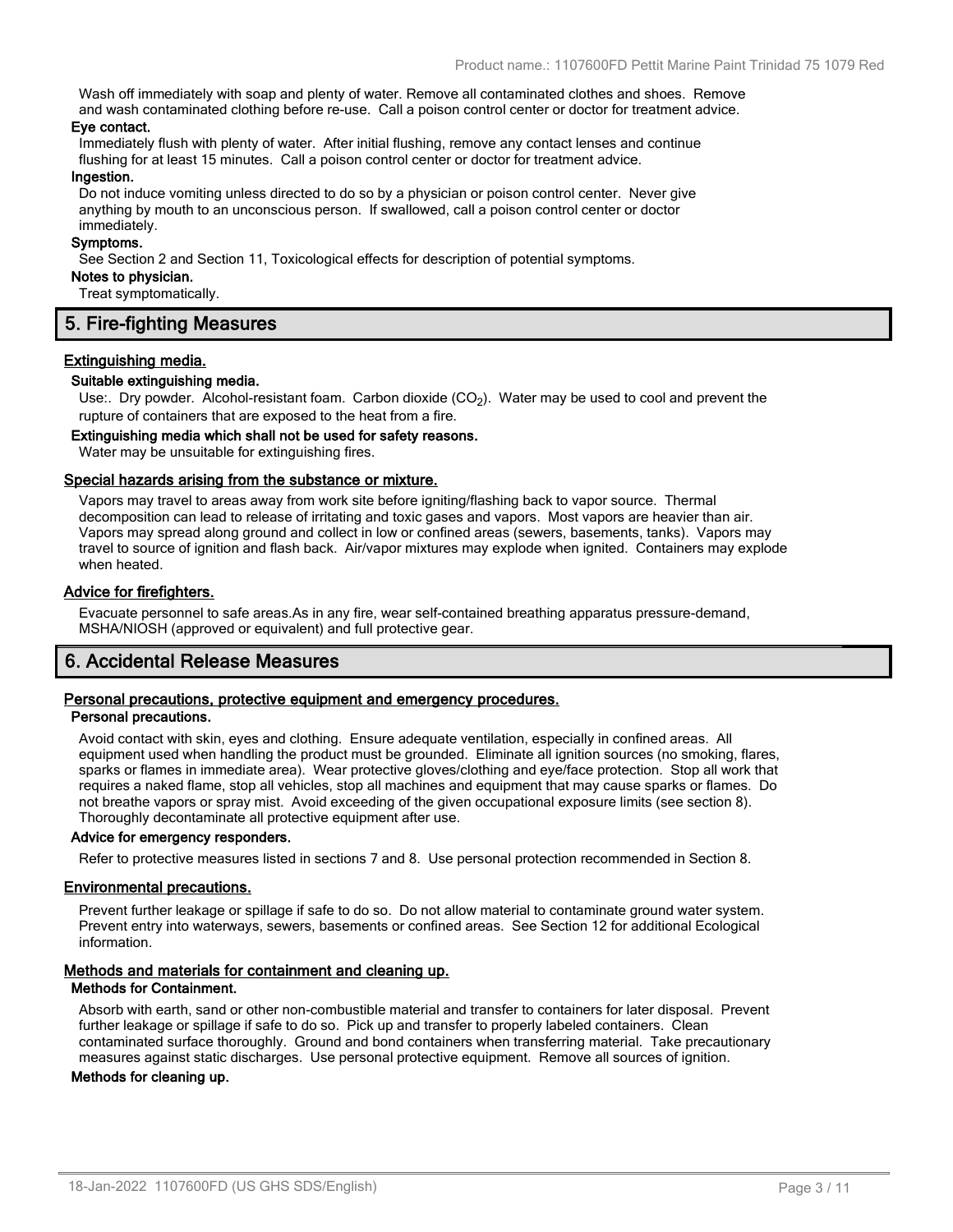Prevent further leakage or spillage if safe to do so. Keep away from open flames, hot surfaces and sources of ignition. Keep in suitable and closed containers for disposal. All equipment used when handling the product must be grounded. Keep combustibles (wood, paper, oil, etc) away from spilled material. Ventilate the area. Use personal protective equipment as required. Shut off ignition sources; including electrical equipment and flames. Clean contaminated objects and areas thoroughly while observing environmental regulations. Never return spills in original containers for re-use.

#### **Reference to other sections.**

See section 8 for more information.

#### **7. Handling and Storage**

#### **Conditions for safe storage, including any incompatibilities.**

#### **Advice on safe handling.**

Avoid contact with skin, eyes and clothing. Handle in accordance with good industrial hygiene and safety practice. Keep away from open flames, hot surfaces and sources of ignition. Do not pressurize, cut, weld, braze, solder, drill, grind, or expose container to heat, flame, sparks, static electricity, or other sources of ignition. Wash hands before breaks and immediately after handling the product. All equipment used when handling the product must be grounded. Take precautionary measures against static discharges. Do not breathe vapors or spray mist. Use according to package label instructions. Ground and bond containers when transferring material.

#### **Hygiene measures.**

Handle in accordance with good industrial hygiene and safety practice for diagnostics. Do not eat, drink or smoke when using this product. Remove and wash contaminated clothing before re-use. Avoid contact with skin, eyes and clothing. Wash hands before breaks and immediately after handling the product.

#### **Storage Conditions.**

Keep container closed when not in use. Keep in properly labeled containers. Keep containers tightly closed in a dry, cool and well-ventilated place. Store in accordance with local regulations. Keep from freezing. Keep away from food, drink and animal feedingstuffs. Keep away from heat, hot surfaces, sparks, open flames and other ignition sources. No smoking.

# **8. Exposure Controls/Personal Protection**

# **Ingredients with Occupational Exposure Limits**

| <u>myreulents with Occupational Exposure Elimits</u><br><b>Chemical Name</b> | <b>ACGIH TLV-TWA</b>    | <b>ACGIH-TLV STEL</b> | <b>OSHA PEL-TWA</b>     | <b>OSHA PEL-CEILING</b> |
|------------------------------------------------------------------------------|-------------------------|-----------------------|-------------------------|-------------------------|
| Iron oxide                                                                   | 5 mg/m $3$              | N.E.                  | 10 mg/m $3$             | N.E.                    |
| <b>XYLENE</b>                                                                | $100$ ppm               | $150$ ppm             | $100$ ppm               | N.E.                    |
| Talc                                                                         | $2 \text{ mg/m}^3$      | N.E.                  | N.E.                    | N.E.                    |
| Copper (as Cu Dust & Mists)                                                  | $0.2 \,\mathrm{mg/m^3}$ | N.E.                  | $0.1 \,\mathrm{mg/m^3}$ | N.E.                    |
| Zinc oxide                                                                   | $2 \text{ mg/m}^3$      | 10 mg/m $3$           | 5 mg/m $3$              | N.E.                    |
| Naphthalene                                                                  | $10$ ppm                | N.E.                  | $10$ ppm                | N.E.                    |
| <b>Ethyl Benzene</b>                                                         | 20 ppm                  | N.E.                  | $100$ ppm               | N.E.                    |

#### **TLV = Threshold Limit Value TWA = Time Weighted Average PEL = Permissible Exposure Limit STEL = Short-Term Exposure Limit N.E. = Not Established**

#### **Engineering Measures.**

Ensure adequate ventilation, especially in confined areas. Apply technical measures to comply with the occupational exposure limits.

#### **Personal protective equipment.**

#### **Eye/Face Protection.**

If splashes are likely to occur, wear:. Face-shield. Safety glasses with side-shields. Tightly fitting safety goggles.

#### **Skin and body protection.**

Use:. Long sleeved clothing. Protective shoes or boots. Solvent-resistant gloves. Solvent-resistant apron and boots. Wear impervious gloves and/or clothing if needed to prevent contact with the material. Gloves must be inspected prior to use. Please observe the instructions regarding permeability and breakthrough time which are provided by the supplier of the gloves. Also take into consideration the specific local conditions under which the product is used, such as the danger of cuts, abrasion. Remove and wash contaminated clothing before re-use.

#### **Respiratory protection.**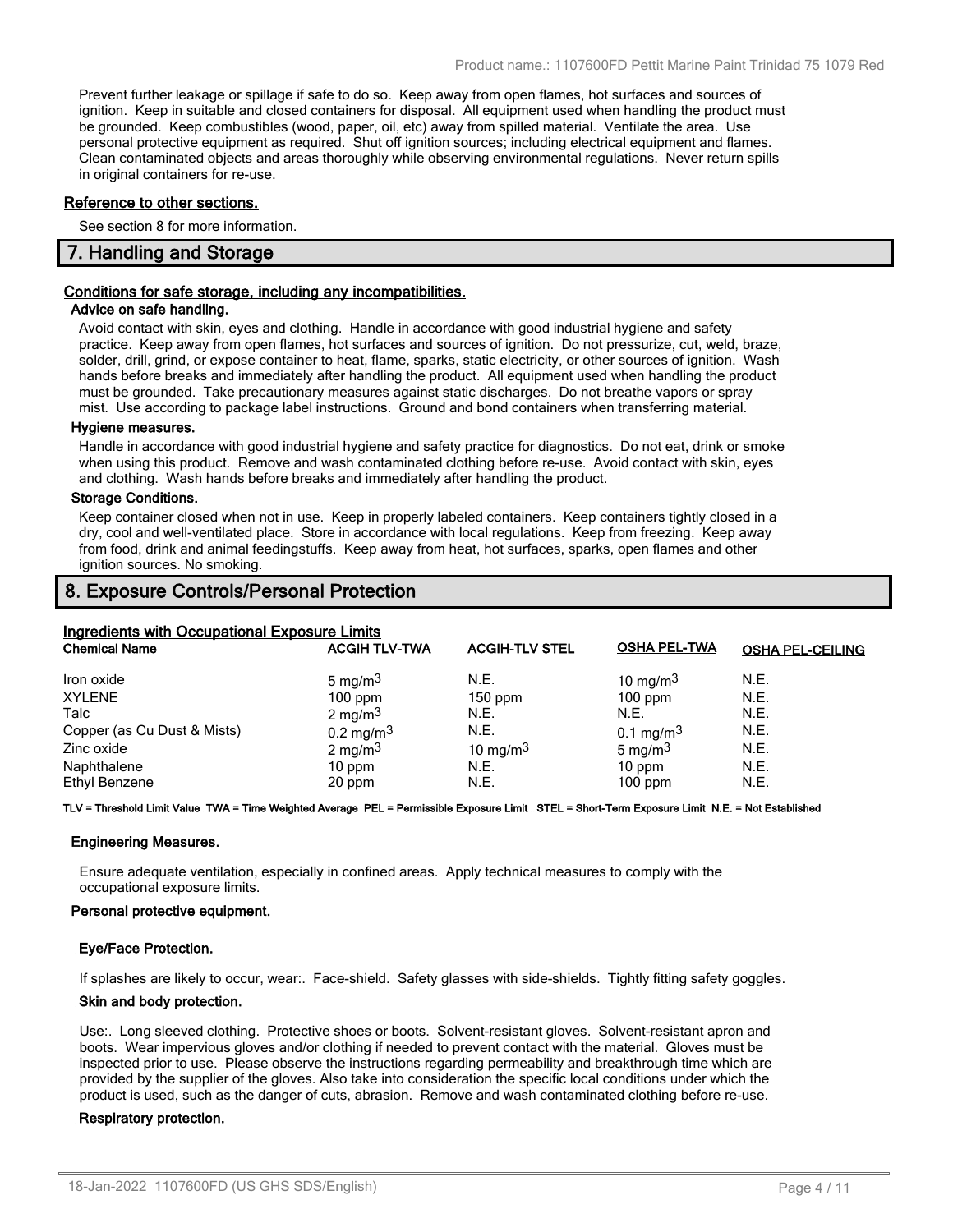In case of inadequate ventilation wear respiratory protection. If exposure limits are exceeded or irritation is experienced, respiratory protection should be worn. Respiratory protection must be provided in accordance with current local regulations.

# **9. Physical and chemical properties.**

**Information on basic physical and chemical properties.**

| <b>Physical state</b>                     | Liquid                     |
|-------------------------------------------|----------------------------|
| Appearance                                | No Information             |
| Color                                     | Red                        |
| Odor                                      | Hydrocarbon-like           |
| <b>Odor Threshold</b>                     | No Information             |
| рH                                        | No Information             |
| Melting/freezing point., °C (°F)          | No Information             |
| Flash Point., °C (°F)                     | 21 (69.80)                 |
| Boiling point/boiling range., °C (°F)     | 137 - 3,600 (278.6 - 6512) |
| <b>Evaporation rate</b>                   | No Information Available   |
| <b>Explosive properties.</b>              | No Information             |
| Vapor pressure.                           | No Information             |
| Vapor density.                            | No Information             |
| Specific Gravity. (g/cm <sup>3</sup> )    | 2.416                      |
| Water solubility.                         | No Information             |
| Partition coefficient.                    | No Information             |
| Autoignition temperature., °C             | No Information             |
| Decomposition Temperature °C.             | No Information             |
| Viscosity, kinematic.                     | $>22$ mm $2/s$             |
| Other information.                        |                            |
| Volatile organic compounds (VOC) content. | 329.4 g/L                  |
| Density, Ib/gal                           | 20.119                     |
|                                           |                            |

# **10. Stability and Reactivity**

#### **Reactivity.**

Stable under normal conditions.

#### **Chemical stability.**

Stable under recommended storage conditions.

#### **Possibility of hazardous reactions.**

None known based on information supplied.

### **Conditions to Avoid.**

Heat (temperatures above flash point), sparks, ignition points, flames, static electricity. Keep away from heat and sources of ignition. Do not freeze.

#### **Incompatible Materials.**

None known based on information supplied.

#### **Hazardous Decomposition Products.**

Thermal decomposition can lead to release of irritating gases and vapours. Possible formation of carbon oxides, nitrogen oxides, and hazardous organic compounds.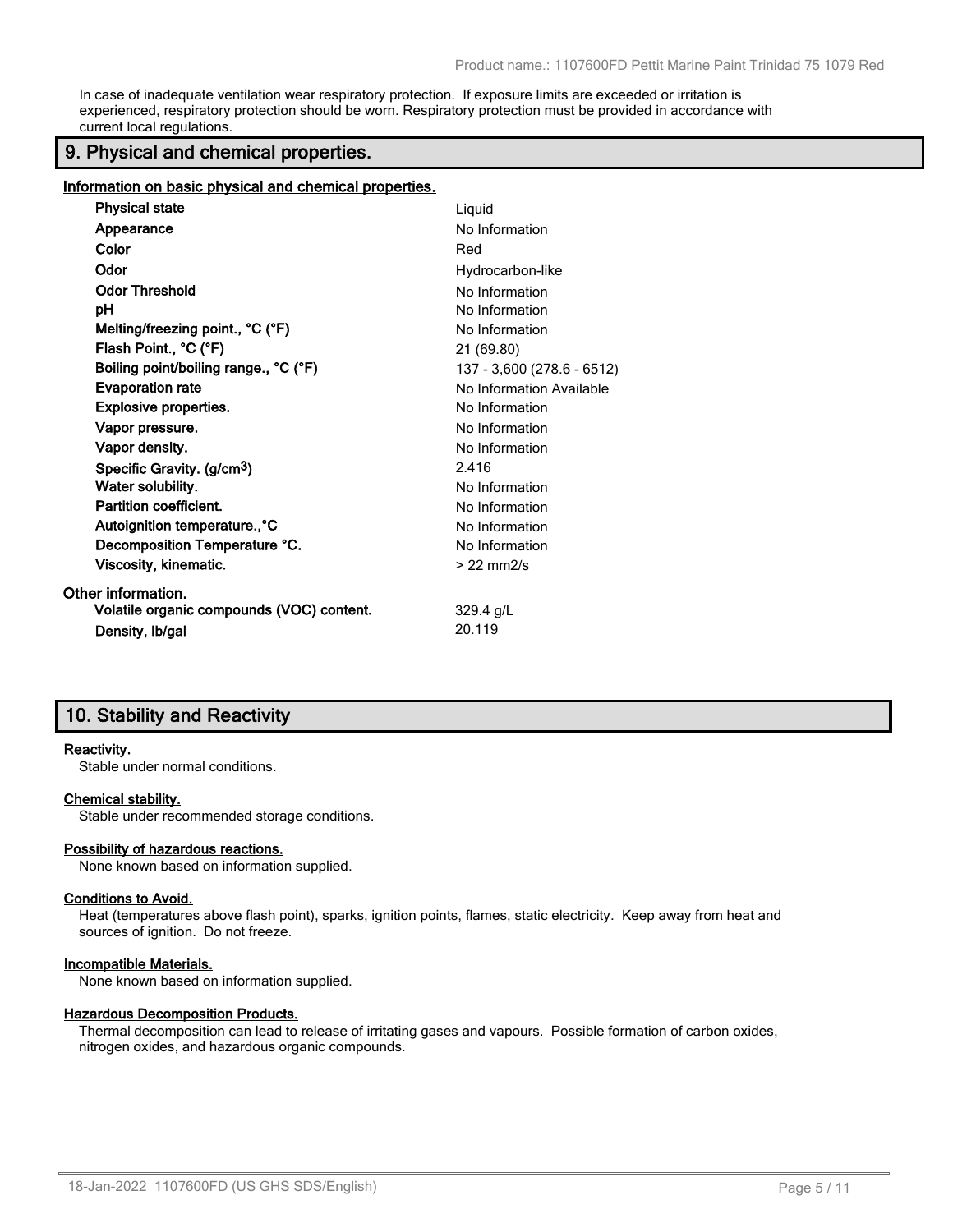# **11. Toxicological Information**

# **Information on toxicological effects.**

#### **Acute toxicity.**

# **Product Information**

No Information

#### **The following values are calculated based on chapter 3.1 of the GHS document. ATEmix (oral)** 760.3 mg/kg

| ATEmix (oral)                   | 760.3 mg/kg   |
|---------------------------------|---------------|
| ATEmix (dermal)                 | 2,735.3 mg/kg |
| ATEmix (inhalation - dust/mist) | 1.97 mg/l     |

#### **Component Information.**

| CAS-No.        | <b>Chemical Name</b>                        | LD50 Oral       | LD50 Dermal           | <b>LC50 Inhalation</b> |
|----------------|---------------------------------------------|-----------------|-----------------------|------------------------|
| 1317-39-1      | Cuprous oxide                               | 470 mg/kg Rat   | >2000 mg/kg Rat       | N.I.                   |
| 64742-94-5     | Heavy aromatic naphtha                      | >5000 mg/kg Rat | >2000 mg/kg<br>Rabbit | >.6 mg/L Rat (Vapor)   |
| 98-56-6        | Parachlorobenzotrifluoride                  | 13000 mg/kg Rat | >3300 mg/kg<br>Rabbit | 33 mg/L Rat (Vapor)    |
| 64742-95-6     | Solvent naphtha (petroleum), light aromatic | 8400 mg/kg Rat  | N.I.                  | N.I.                   |
| 95-63-6        | 1,2,4-TRIMETHYLBENZENE                      | 3280 mg/kg Rat  | >3160 mg/kg<br>Rabbit | 18 mg/L Rat (Vapor)    |
| 1317-38-0      | Cupric Oxide                                | N.I.            | >2000 mg/kg Rat N.I.  |                        |
| 1330-20-7      | <b>XYLENE</b>                               | 3500 mg/kg Rat  | >4350 mg/kg<br>Rabbit | 29.08 mg/L Rat (Vapor) |
| 1314-13-2      | Zinc oxide                                  | >5000 mg/kg Rat | N.I.                  | >5.7 mg/L Rat (Dust)   |
| $91 - 20 - 3$  | Naphthalene                                 | 1110 mg/kg Rat  | 2002 mg/kg Rat        | N.I.                   |
| $100 - 41 - 4$ | Ethyl Benzene                               | 3500 mg/kg Rat  | 15400 mg/kg<br>Rabbit | NA (Dust)              |
| 872-50-4       | N-METHYL-2-PYRROLIDONE                      | 3914 mg/kg Rat  | 8000 mg/kg<br>Rabbit  | N.I.                   |

**ATEmix (inhalation - dust/mist)** 1.97 mg/l

N.I. = No Information

### **Skin corrosion/irritation.**

SKIN IRRITANT.

# **Eye damage/irritation.**

No Information

### **Respiratory or skin sensitization.**

No Information

# **Ingestion.**

May be harmful if swallowed.

# **Germ cell mutagenicity.**

No Information

# **Carcinogenicity.**

No Information

| CAS-No.       | <b>Chemical Name</b>       | <b>IARC</b>         | <b>NTP</b>                                                 | <b>OSHA</b>              |
|---------------|----------------------------|---------------------|------------------------------------------------------------|--------------------------|
| 98-56-6       | Parachlorobenzotrifluoride | IARC Group 2B       | -                                                          | $\overline{\phantom{a}}$ |
| 1309-37-1     | Iron oxide                 | <b>IARC Group 3</b> | $\overline{\phantom{0}}$                                   | $\blacksquare$           |
| 1330-20-7     | <b>XYLENE</b>              | <b>IARC Group 3</b> |                                                            | $\overline{\phantom{a}}$ |
| 14807-96-6    | Talc                       | IARC Group 3        |                                                            | $\blacksquare$           |
| $91 - 20 - 3$ | Naphthalene                | Group 2B            | NTP Reasonally<br>Anticipated to be<br>Human<br>Carcinogen | $\overline{\phantom{a}}$ |
| 100-41-4      | Ethyl Benzene              | IARC Group 2B       |                                                            | $\overline{\phantom{0}}$ |

# **Reproductive toxicity.**

No Information

**Specific target organ systemic toxicity (single exposure).**

No Information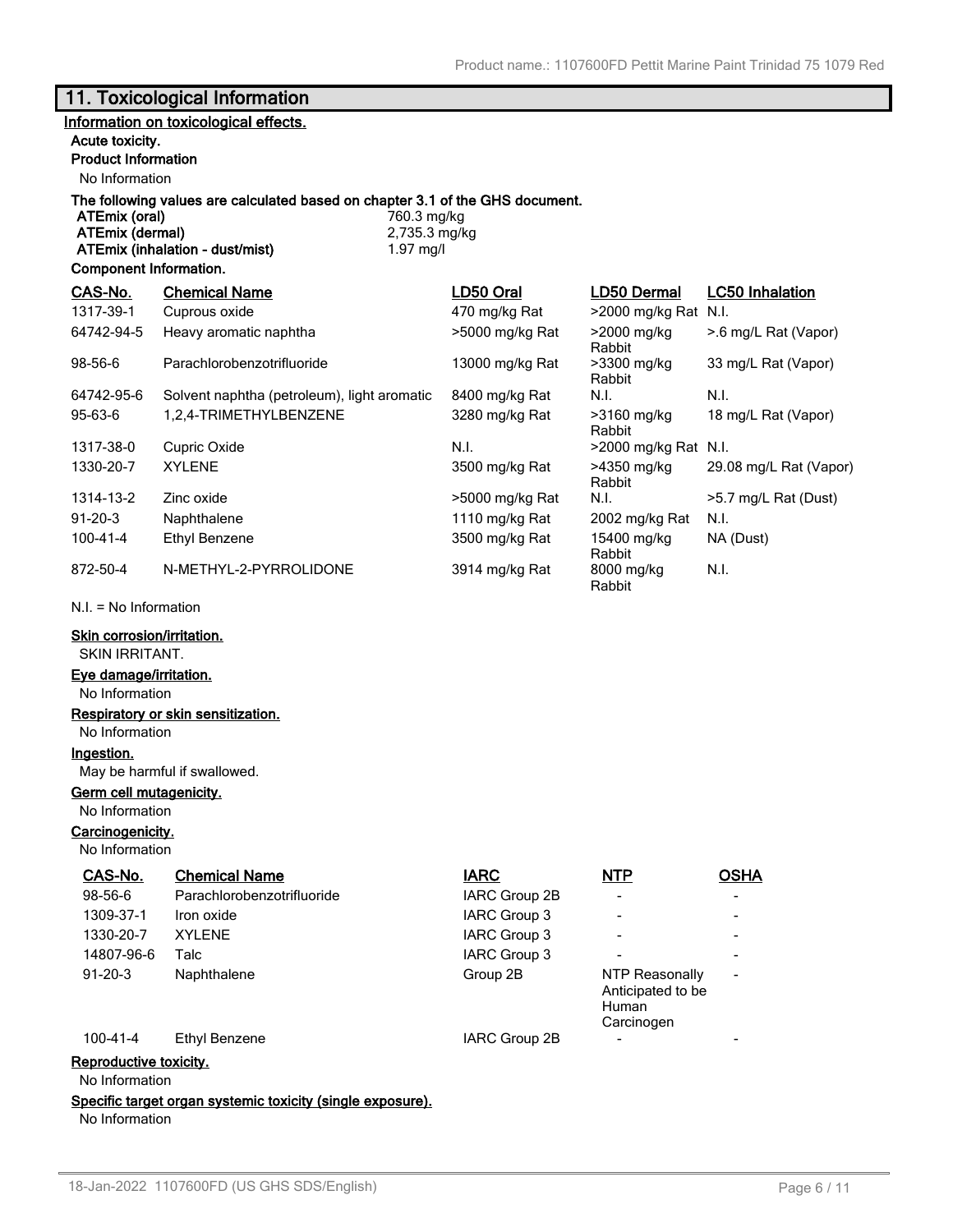# **Specific target organ systemic toxicity (repeated exposure).**

May cause damage to organs through prolonged or repeated exposure.

# **Aspiration hazard.**

No Information

# **Primary Route(s) of Entry**

Inhalation

# **12. Ecological Information**

### **Toxicity.**

1.60% of the mixture consists of ingredient(s) of unknown aquatic toxicity

# **Ecotoxicity effects.**

| <b>Chemical Name</b>                                         | <b>Toxicity to algae</b>                                                                                                                                                               | <b>Toxicity to fish</b>                                                                                                                                                                                                                                                                                                                                                                                                                                                                                 | Toxicity to daphnia and other<br>aquatic invertebrates                        |
|--------------------------------------------------------------|----------------------------------------------------------------------------------------------------------------------------------------------------------------------------------------|---------------------------------------------------------------------------------------------------------------------------------------------------------------------------------------------------------------------------------------------------------------------------------------------------------------------------------------------------------------------------------------------------------------------------------------------------------------------------------------------------------|-------------------------------------------------------------------------------|
| Cuprous oxide<br>1317-39-1                                   | EC50 96 h Desmodesmus<br>subspicatus 65 mg/L, EC50 96 h<br>Pseudokirchneriella subcapitata<br>0.021 - 0.037 mg/L, EC50 96 h<br>Pseudokirchneriella subcapitata<br>$0.055 - 0.076$ mg/L |                                                                                                                                                                                                                                                                                                                                                                                                                                                                                                         | EC50 48 h Daphnia magna 0.51<br>mg/L                                          |
| Heavy aromatic naphtha<br>64742-94-5                         |                                                                                                                                                                                        | LC50 96 h Pimephales promelas<br>19 mg/L, LC50 96 h<br>Oncorhynchus mykiss 2.34 mg/L,<br>LC50 96 h Lepomis macrochirus<br>1740 mg/L, LC50 96 h<br>Pimephales promelas 45 mg/L,<br>LC50 96 h Pimephales promelas<br>$41$ mg/L                                                                                                                                                                                                                                                                            | EC50 48 h Daphnia magna 0.95<br>mg/L                                          |
| Parachlorobenzotrifluoride<br>98-56-6                        |                                                                                                                                                                                        | LC50 96 h Danio rerio 3 mg/L                                                                                                                                                                                                                                                                                                                                                                                                                                                                            | EC50 48 h Daphnia magna 3.68<br>mg/L                                          |
| Iron oxide<br>1309-37-1                                      |                                                                                                                                                                                        | LC50 96 h Danio rerio 100000<br>mg/L                                                                                                                                                                                                                                                                                                                                                                                                                                                                    |                                                                               |
| Solvent naphtha (petroleum),<br>light aromatic<br>64742-95-6 |                                                                                                                                                                                        | LC50 96 h Oncorhynchus mykiss<br>9.22 mg/L                                                                                                                                                                                                                                                                                                                                                                                                                                                              | EC50 48 h Daphnia magna 6.14<br>mg/L                                          |
| 1,2,4-TRIMETHYLBENZENE<br>95-63-6                            |                                                                                                                                                                                        | LC50 96 h Pimephales promelas<br>7.19 - 8.28 mg/L                                                                                                                                                                                                                                                                                                                                                                                                                                                       | EC50 48 h Daphnia magna 6.14<br>mg/L                                          |
| <b>XYLENE</b><br>1330-20-7                                   |                                                                                                                                                                                        | LC50 96 h Pimephales promelas<br>13.4 mg/L, LC50 96 h<br>Oncorhynchus mykiss 2.661 -<br>4.093 mg/L, LC50 96 h<br>Oncorhynchus mykiss 13.5 - 17.3<br>mg/L, LC50 96 h Lepomis<br>macrochirus 13.1 - 16.5 mg/L,<br>LC50 96 h Lepomis macrochirus<br>19 mg/L, LC50 96 h Lepomis<br>macrochirus 7.711 - 9.591 mg/L,<br>LC50 96 h Pimephales promelas<br>23.53 - 29.97 mg/L, LC50 96 h<br>Cyprinus carpio 780 mg/L, LC50<br>96 h Cyprinus carpio >780 mg/L,<br>LC50 96 h Poecilia reticulata<br>$30.26 - 40.$ | EC50 48 h water flea 3.82 mg/L,<br>LC50 48 h Gammarus lacustris<br>$0.6$ mg/L |
| Talc<br>14807-96-6                                           |                                                                                                                                                                                        | LC50 96 h Brachydanio rerio<br>>100 g/L                                                                                                                                                                                                                                                                                                                                                                                                                                                                 |                                                                               |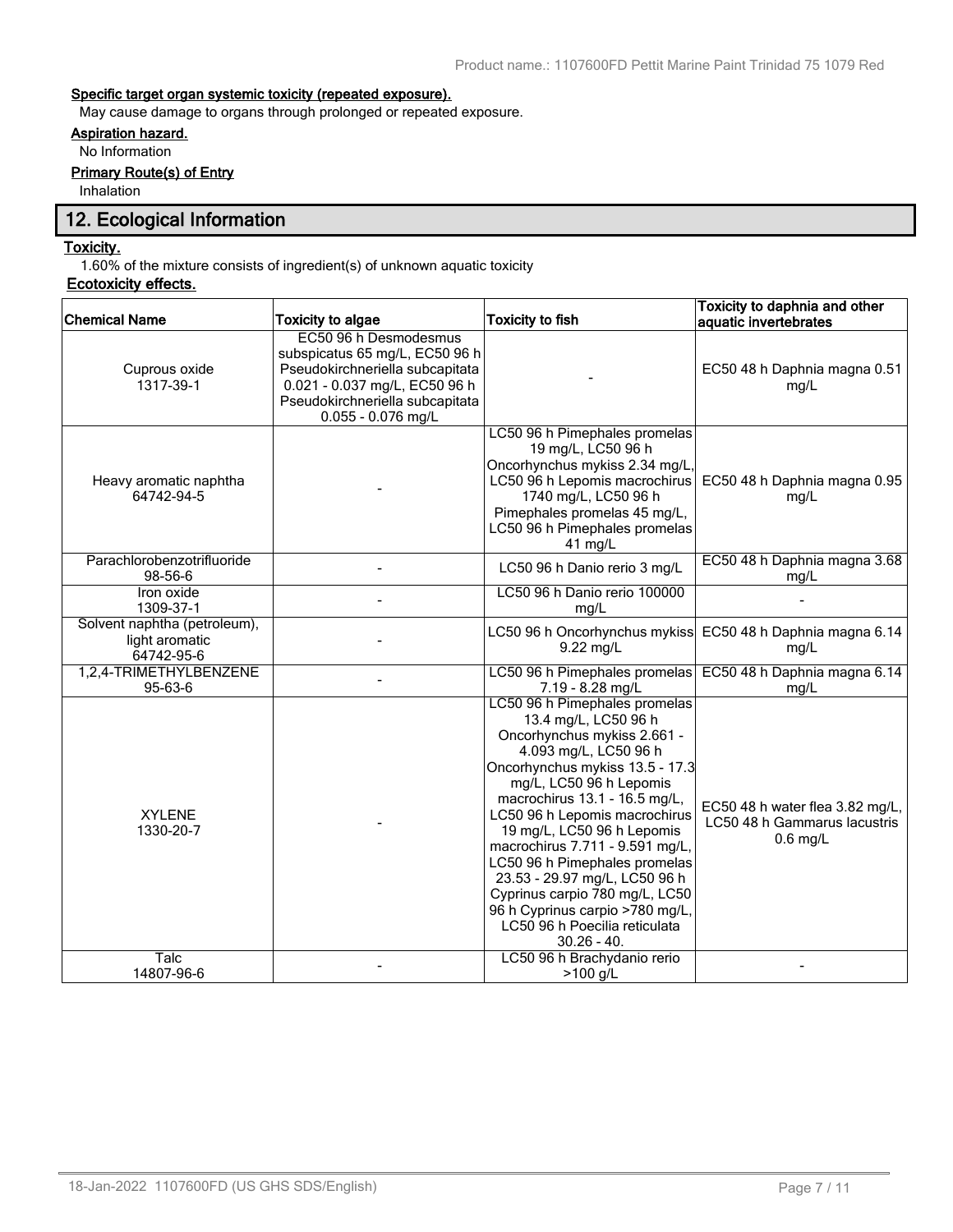| Copper (as Cu Dust & Mists)<br>7440-50-8 | EC50 72 h Pseudokirchneriella<br>subcapitata 0.0426 - 0.0535 mg/<br>L, EC50 96 h Pseudokirchneriella<br>subcapitata 0.031 - 0.054 mg/L                                                                                                            | LC50 96 h Pimephales promelas<br>0.0068 - 0.0156 mg/L, LC50 96 h<br>Pimephales promelas <0.3 mg/L,<br>LC50 96 h Pimephales promelas<br>0.2 mg/L, LC50 96 h<br>Oncorhynchus mykiss 0.052 mg/<br>L, LC50 96 h Lepomis<br>macrochirus 1.25 mg/L, LC50 96<br>h Cyprinus carpio 0.3 mg/L,<br>LC50 96 h Cyprinus carpio 0.8<br>mg/L, LC50 96 h Poecilia<br>reticulata 0.112 mg/L | EC50 48 h Daphnia magna 0.03<br>mg/L                                                                                                                 |
|------------------------------------------|---------------------------------------------------------------------------------------------------------------------------------------------------------------------------------------------------------------------------------------------------|----------------------------------------------------------------------------------------------------------------------------------------------------------------------------------------------------------------------------------------------------------------------------------------------------------------------------------------------------------------------------|------------------------------------------------------------------------------------------------------------------------------------------------------|
| Zinc oxide<br>1314-13-2                  |                                                                                                                                                                                                                                                   | LC50 96 h Danio rerio 1.55 mg/L                                                                                                                                                                                                                                                                                                                                            |                                                                                                                                                      |
| Naphthalene<br>$91 - 20 - 3$             |                                                                                                                                                                                                                                                   | LC50 96 h Pimephales promelas<br>5.74 - 6.44 mg/L, LC50 96 h<br>Oncorhynchus mykiss 1.6 mg/L,<br>0.91 - 2.82 mg/L, LC50 96 h<br>Pimephales promelas 1.99 mg/L,<br>LC50 96 h Lepomis macrochirus<br>31.0265 mg/L                                                                                                                                                            | LC50 48 h Daphnia magna 2.16<br>LC50 96 h Oncorhynchus mykiss mg/L, EC50 48 h Daphnia magna<br>1.96 mg/L, EC50 48 h Daphnia<br>magna 1.09 - 3.4 mg/L |
| <b>Ethyl Benzene</b><br>100-41-4         | EC50 72 h Pseudokirchneriella<br>subcapitata 4.6 mg/L, EC50 96 h<br>Pseudokirchneriella subcapitata<br>>438 mg/L, EC50 72 h<br>Pseudokirchneriella subcapitata<br>2.6 - 11.3 mg/L, EC50 96 h<br>Pseudokirchneriella subcapitata<br>1.7 - 7.6 mg/L | LC50 96 h Oncorhynchus mykiss<br>11.0 - 18.0 mg/L, LC50 96 h<br>Oncorhynchus mykiss 4.2 mg/L,<br>LC50 96 h Pimephales promelas<br>7.55 - 11 mg/L, LC50 96 h<br>Lepomis macrochirus 32 mg/L,<br>LC50 96 h Pimephales promelas<br>9.1 - 15.6 mg/L, LC50 96 h<br>Poecilia reticulata 9.6 mg/L                                                                                 | EC50 48 h Daphnia magna 1.8 -<br>$2.4$ mg/L                                                                                                          |
| N-METHYL-2-PYRROLIDONE<br>872-50-4       | EC50 72 h Desmodesmus<br>subspicatus >500 mg/L                                                                                                                                                                                                    | LC50 96 h Lepomis macrochirus<br>promelas 1072 mg/L, LC50 96 h<br>Poecilia reticulata 1400 mg/L                                                                                                                                                                                                                                                                            | 832 mg/L, LC50 96 h Pimephales EC50 48 h Daphnia magna 4897<br>mg/L                                                                                  |

## **Persistence and degradability.**

No data are available on the product itself.

#### **Bioaccumulative potential.**

Discharge into the environment must be avoided.

| CAS-No.        | <b>Chemical Name</b>       | log POW       |
|----------------|----------------------------|---------------|
| 64742-94-5     | Heavy aromatic naphtha     | $2.9 - 6.1$   |
| $98 - 56 - 6$  | Parachlorobenzotrifluoride | 3.7           |
| $95 - 63 - 6$  | 1.2.4-TRIMETHYLBENZENE     | 3.63          |
| 1330-20-7      | <b>XYLENE</b>              | $2.77 - 3.15$ |
| $91 - 20 - 3$  | Naphthalene                | 3.6           |
| $100 - 41 - 4$ | <b>Ethyl Benzene</b>       | 3.2           |
| 872-50-4       | N-METHYL-2-PYRROLIDONE     | $-0.46$       |

# **Mobility in soil.**

No information

### **Other adverse effects.**

No information

# **13. Disposal Considerations**

## **Waste Disposal Guidance.**

Pesticide wastes are acutely hazardous. Improper disposal of excess pesticide, spray mixture, or rinsate is a violation of Federal Law. If these wastes can not be disposed of by use according to label instructions, contact your State Pesticide or Environmental Control Agency, or the Hazardous Waste representative at the nearest EPA Regional Office for guidance. Disposal should be in accordance with applicable regional, national and local laws and regulations.

Empty containers should be taken to an approved waste handling site for recycling or disposal.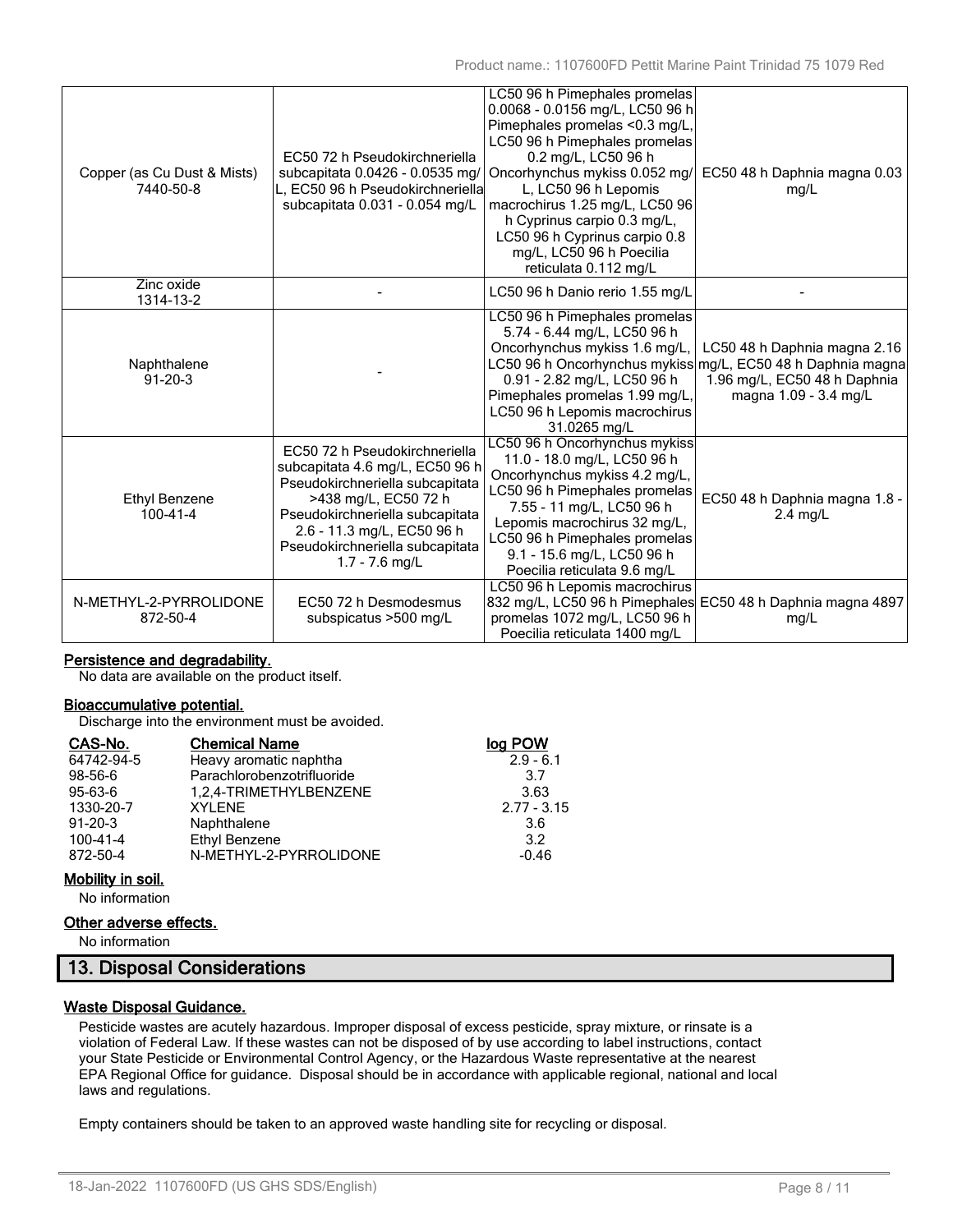# **14. Transport Information**

# **DOT**

| <b>Shipping Name:</b><br><b>Hazard Class:</b><br>UN/NA Number:<br><b>Packing Group:</b><br><b>Additional Information:</b> | Paint<br>3<br>1263<br>Ш<br>LTD QTY EXCEPTION: This product may be reclassified as "limited quantity" per 49 CFR 173.150<br>(b)(2) and 49 CFR 172 Special Provision 149 and thus is exempt from labeling requirements when<br>transported within the U.S. by motor vehicle or rail only. |
|---------------------------------------------------------------------------------------------------------------------------|-----------------------------------------------------------------------------------------------------------------------------------------------------------------------------------------------------------------------------------------------------------------------------------------|
| <b>IMDG</b>                                                                                                               |                                                                                                                                                                                                                                                                                         |
| <b>Proper Shipping Name:</b><br><b>Hazard Class:</b>                                                                      | Paint<br>3                                                                                                                                                                                                                                                                              |
| UN Number:                                                                                                                | 1263                                                                                                                                                                                                                                                                                    |
| <b>Packing Group:</b>                                                                                                     | Ш                                                                                                                                                                                                                                                                                       |
| IATA                                                                                                                      |                                                                                                                                                                                                                                                                                         |
| <b>Proper Shipping Name:</b>                                                                                              | UN1263, Paint                                                                                                                                                                                                                                                                           |
| <b>Hazard Class:</b>                                                                                                      | 3                                                                                                                                                                                                                                                                                       |
| Packing Group:                                                                                                            | Ш                                                                                                                                                                                                                                                                                       |

# **15. Regulatory Information**

# **International Inventories:**

| TSCA                 | Complies                                                                                          |
|----------------------|---------------------------------------------------------------------------------------------------|
| DSL                  |                                                                                                   |
| <b>DSL/NDSL</b>      |                                                                                                   |
| <b>EINECS/ELINCS</b> |                                                                                                   |
| <b>ENCS</b>          |                                                                                                   |
| <b>IECSC</b>         |                                                                                                   |
| <b>KECI</b>          |                                                                                                   |
| <b>PICCS</b>         |                                                                                                   |
| AICS                 |                                                                                                   |
| <b>NZIoC</b>         |                                                                                                   |
| TCSI                 |                                                                                                   |
| <b>TSCA</b>          | United States Toxic Substances Control Act Section 8(b) Inventory.                                |
| <b>DSL</b>           | Canadian Domestic Substances List.                                                                |
| <b>DSL/NDSL</b>      | Canadian Domestic Substances List/Canadian Non-Domestic Substances List                           |
| <b>EINECS/ELINCS</b> | European Inventory of Existing Chemical Substances/European List of Notified Chemical Substances. |
| <b>ENCS</b>          | Japan Existing and New Chemical Substances.                                                       |
| <b>IECSC</b>         | China Inventory of Existing Chemical Substances.                                                  |
| <b>KECL</b>          | Korean Existing and Evaluated Chemical Substances.                                                |
| <b>PICCS</b>         | Philippines Inventory of Chemicals and Chemical Substances.                                       |
| <b>AICS</b>          | Australian Inventory of Chemical Substances.                                                      |
| <b>NZIoC</b>         | New Zealand Inventory of Chemicals.                                                               |
| <b>TCSI</b>          | Taiwan Chemical Substance Inventory                                                               |

# **U.S. Federal Regulations:**

# **SARA SECTION 313:**

This product contains the following substances subject to the reporting requirements of Section 313 of Title III of the Superfund Amendment and Reauthorization Act of 1986 and 40 CFR part 372:

| <b>Chemical Name</b>   | CAS-No.   | <b>Weight Percent</b> |
|------------------------|-----------|-----------------------|
| 1,2,4-TRIMETHYLBENZENE | $95-63-6$ | $1.0 - 2.5$           |
| <b>XYLENE</b>          | 1330-20-7 | $1.0 - 2.5$           |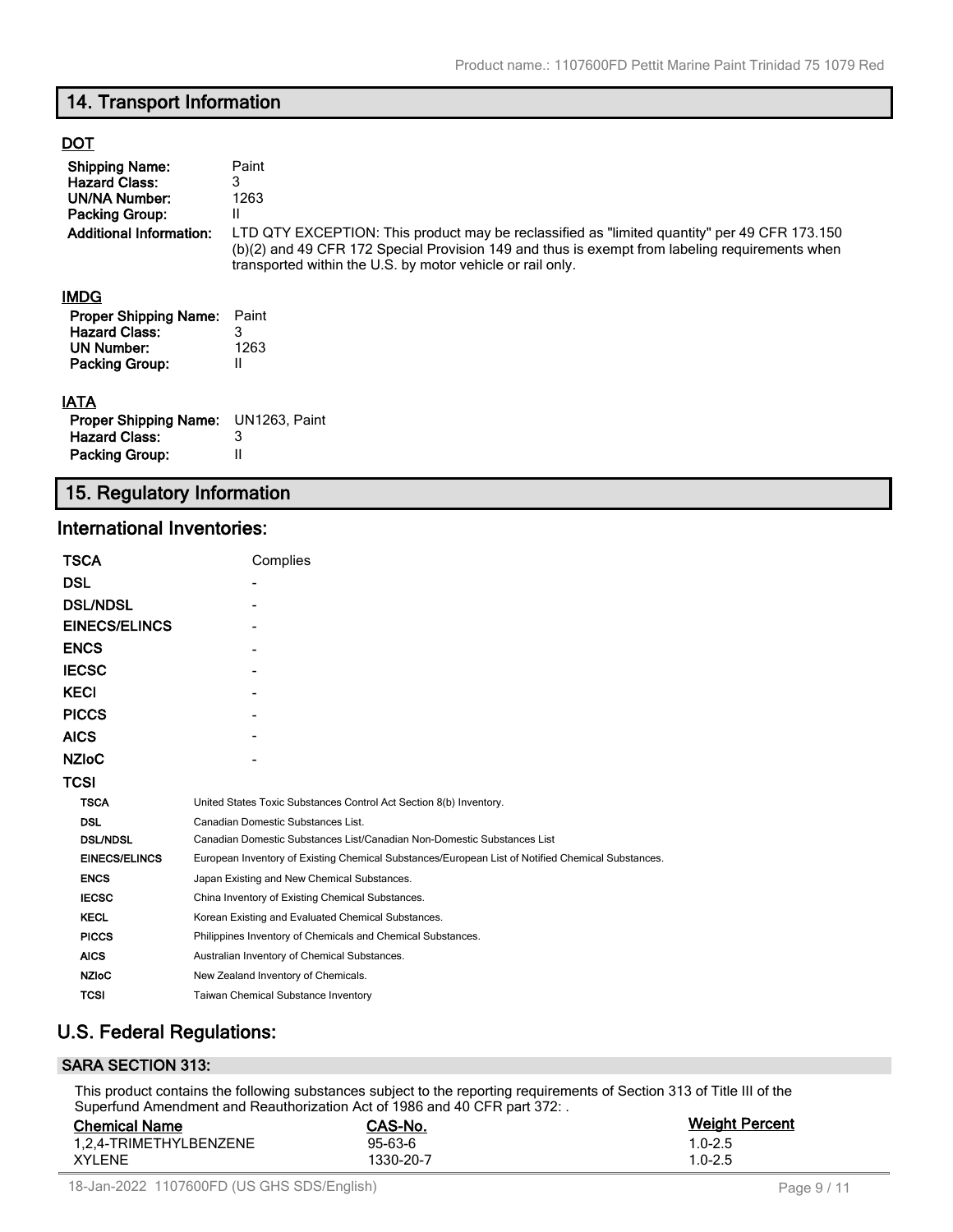| Copper (as Cu Dust & Mists) | 7440-50-8 | $1.0 - 2.5$ |
|-----------------------------|-----------|-------------|
| Naphthalene                 | $91-20-3$ | $0.1 - 1.0$ |
| Ethyl Benzene               | 100-41-4  | $0.1 - 1.0$ |

### **TOXIC SUBSTANCES CONTROL ACT 12(b):**

This product contains the following chemical substances subject to the reporting requirements of TSCA 12(B) if exported from the United States:.

| <b>Chemical Name</b>       | CAS-No.   |
|----------------------------|-----------|
| Parachlorobenzotrifluoride | $98-56-6$ |
| N-METHYL-2-PYRROLIDONE     | 872-50-4  |
| Lead                       | 7439-92-1 |

#### **U.S. EPA PESTICIDE INFORMATION**

#### **EPA Pesticide Registration Number:** 60061-57

**EPA STATEMENT:** This chemical is a pesticide product registered by the Environmental Protection Agency and is subject to certain labeling requirements under federal pesticide law. These requirements differ from the classification criteria and hazard information required for safety data sheets, and for workplace labels of non-pesticide chemicals. Following is the hazard information as required on the pesticide label:

**EPA PESTICIDE LABEL:** WARNING. Causes eye irritation. May be fatal if swallowed or inhaled. Harmful if absorbed through the skin.

### **ADDITIONAL INFORMATION**

Additional Information - Sxn 15: No Information

## **CALIFORNIA PROPOSITION 65 CARCINOGENS**

# WARNING

Warning: The following ingredients present in the product are known to the state of California to cause Cancer:.

| <b>Chemical Name</b>                     | CAS-No.        |
|------------------------------------------|----------------|
| Parachlorobenzotrifluoride               | 98-56-6        |
| Naphthalene                              | $91-20-3$      |
| Ethyl Benzene                            | $100 - 41 - 4$ |
| Benzene, (1-methylethyl)-                | $98 - 82 - 8$  |
| Crystalline silica (Quartz) (Respirable) | 14808-60-7     |
| Lead                                     | 7439-92-1      |

# **CALIFORNIA PROPOSITION 65 REPRODUCTIVE TOXINS**

# WARNING

Warning: The following ingredients present in the product are known to the state of California to cause birth defects, or other reproductive hazards.

| <b>Chemical Name</b>   | CAS-No.   |  |  |
|------------------------|-----------|--|--|
| N-METHYL-2-PYRROLIDONE | 872-50-4  |  |  |
| Lead                   | 7439-92-1 |  |  |

#### **NOTICE**

Constituents of this product include crystalline silica which, if inhalable, may cause silicosis, a form of progressive pulmonary fibrosis. Inhalable crystalline silica is listed by IARC as a group I carcinogen (lung) based on sufficient evidence in occupationally exposed humans and sufficient evidence in animals. Crystalline silica is also listed by the NTP as a known human carcinogen. Constituents may also contain asbestiform or non-asbestiform tremolite or other silicates as impurities, and above de minimus exposure to these impurities in inhalable form may be carcinogenic or cause other serious lung problems.